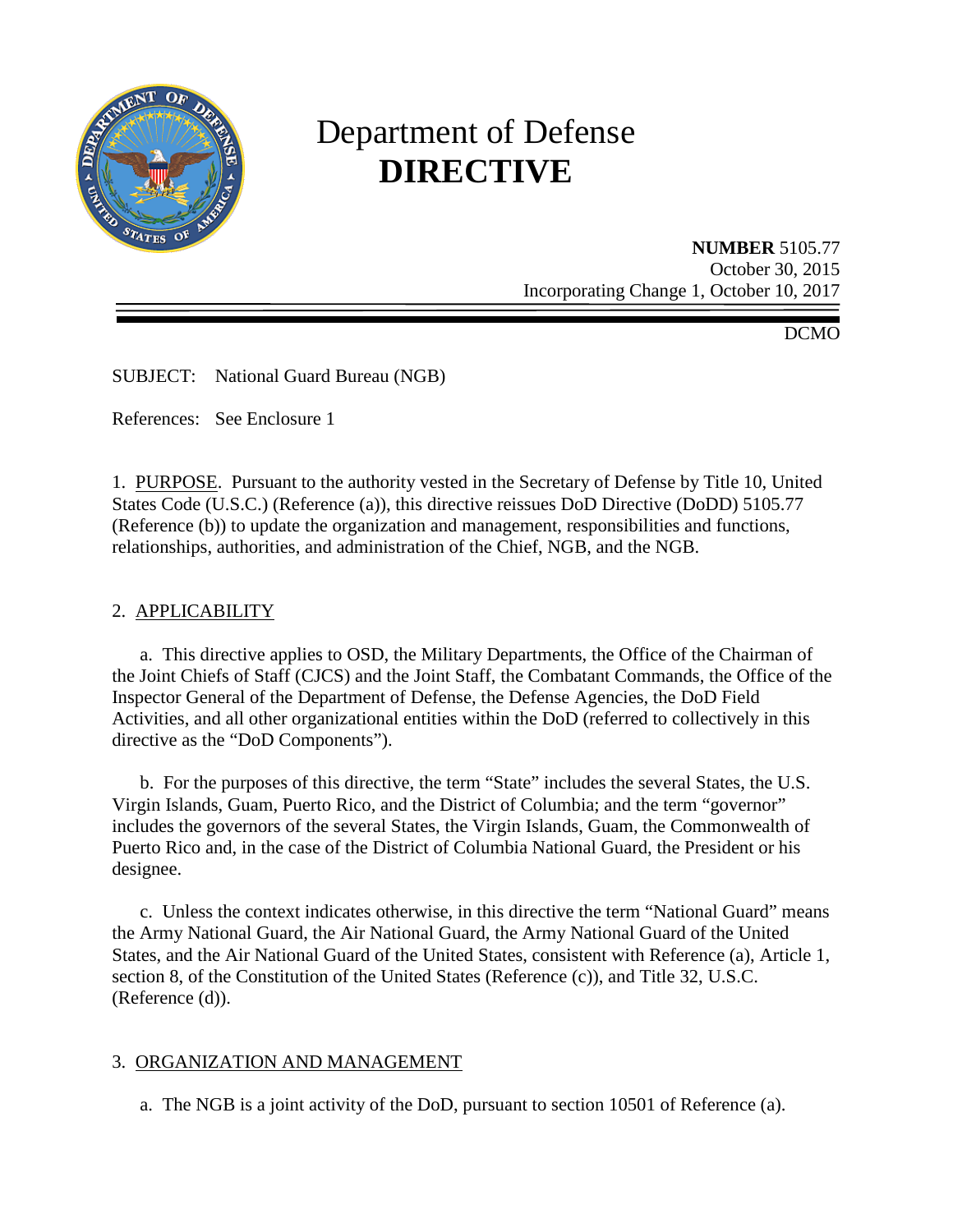b. The Chief, NGB, is responsible for the organization and operations of the NGB, pursuant to section 10502 of Reference (a).

c. The NGB consists of:

 (1) The Office of the Chief, NGB, which includes the Chief, NGB, and the Vice Chief, NGB, who is under the authority, direction and control of the Chief, NGB, and who performs duties as may be prescribed by the Chief, NGB. The Office of the Chief, NGB, also includes the senior enlisted advisor, the U.S. Property and Fiscal Officers, and the separate personal and special staff offices as are prescribed in statute or required by the Chief, NGB.

 (2) The National Guard Joint Staff, composed of operating offices for joint matters as may be prescribed by the Chief, NGB. NGB manpower is managed by the Chief, NGB, under a joint manpower document in the same manner as manpower for other joint activities, in accordance with CJCS Instruction 1001.01A (Reference (e)) to the greatest extent practical.

 (3) The Office of the Director, Army National Guard, composed of the Director, Army National Guard; Deputy Director, Army National Guard; the Army National Guard Readiness Center; and such operating divisions as may be prescribed by the Chief, NGB, for those matters pertaining to the Army National Guard and the Army National Guard of the United States. The Director, Army National Guard, is assigned to the NGB, and assists the Chief, NGB, in carrying out the functions of the NGB as they relate to the Army National Guard and the Army National Guard of the United States. Direct coordination between the Army Staff and the Director, Army National Guard, is authorized.

 (4) The Office of the Director, Air National Guard, composed of the Director, Air National Guard; Deputy Director, Air National Guard; the Air National Guard Readiness Center; and such operating divisions as may be prescribed by the Chief, NGB, for those matters pertaining to the Air National Guard and the Air National Guard of the United States. The Director, Air National Guard, is assigned to the NGB, and assists the Chief, NGB, in carrying out the functions of the NGB as they relate to the Air National Guard and the Air National Guard of the United States. Direct coordination between the Air Staff and the Director, Air National Guard, is authorized.

4. POLICY. It is DoD policy that:

 a. The NGB is the focal point at the strategic level for non-federalized National Guard matters that are not the responsibility of the Secretary of the Army, the Secretary of the Air Force, or the CJCS, in law or DoD policy.

 b. The NGB is the channel of communications on all matters pertaining to the National Guard between:

(1) The Departments of the Army and the Air Force.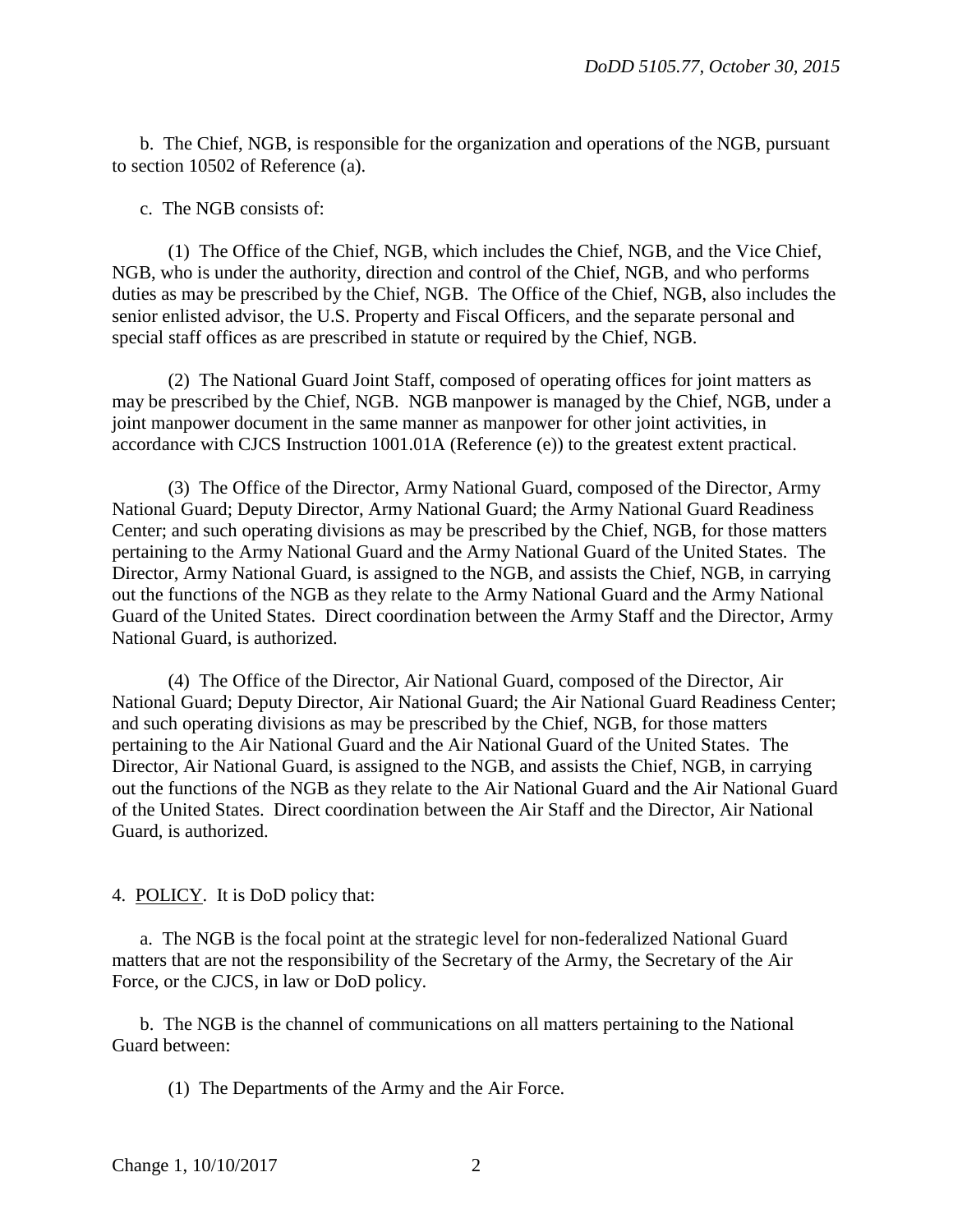(2) The States.

 c. The NGB is normally the channel of communications on all matters pertaining to the National Guard between:

 (1) The Secretary of Defense, the CJCS, and the DoD Components other than the Department of the Army and the Department of the Air Force.

(2) The States.

# 5. RESPONSIBILITIES AND FUNCTIONS

a. Secretary of the Army Responsibilities. Under the authority, direction, and control of the Secretary of Defense, the Secretary of the Army:

 (1) Exercises authority, direction, and control over the NGB on matters pertaining to the responsibilities of the Secretary of the Army under law or DoD policy.

 (2) Seeks and considers Chief, NGB, input on matters of policy and procedures affecting the National Guard, as appropriate.

 (3) In coordination with the Secretary of the Air Force and the CJCS, ensures NGB and National Guard requirements for capabilities and functions are considered during the DoD planning, programming, budgeting, and execution (PPBE) process deliberations and budget execution.

 (4) Consults with the Chief, NGB, in the Army's coordination with the CJCS on guidance to the Combatant Commanders on the incorporation of Army National Guard of the United States forces, as a reserve component of the Army, into their plans for defense support of civil authorities.

 b. Secretary of the Air Force Responsibilities. Under the authority, direction, and control of the Secretary of Defense, the Secretary of the Air Force:

 (1) Exercises authority, direction, and control over the NGB on matters pertaining to the responsibilities of the Secretary of the Air Force under law or DoD policy.

 (2) Seeks and considers Chief, NGB, input on matters of policy and procedures affecting the National Guard, as appropriate.

 (3) In coordination with the Secretary of the Army and the CJCS, ensures NGB and National Guard requirements for capabilities and functions are considered during the DoD PPBE process deliberations and budget execution.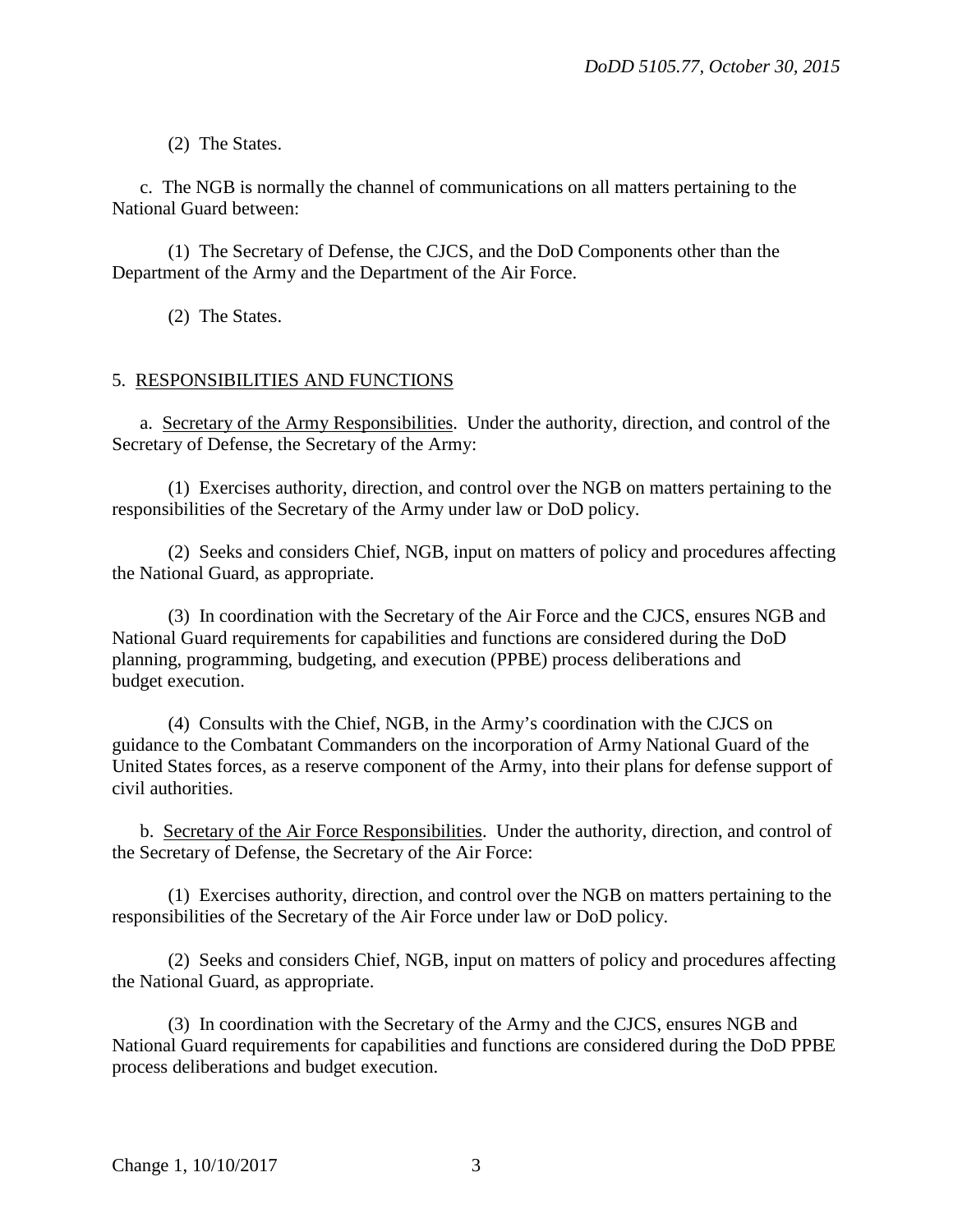(4) Consults with the Chief, NGB, in the Air Force's coordination with the CJCS on guidance to the Combatant Commanders on the incorporation of Air National Guard of the United States forces, as a reserve component of the Air Force, into their plans for defense support of civil authorities.

## c. Chief, NGB, Responsibilities

 (1) Under the authority, direction, and control of the Secretary of Defense, consistent with paragraphs 5a and 5b, the Chief, NGB:

 (a) Is a principal advisor to the Secretary of Defense, through the CJCS, on matters involving non-federalized National Guard forces, and on other matters as determined by the Secretary of Defense, pursuant to section 10502 of Reference (a).

 (b) Is the principal advisor to the Secretary of the Army and the Chief of Staff of the Army, and to the Secretary of the Air Force and the Chief of Staff of the Air Force, on matters relating to the National Guard, the Army National Guard of the United States, and the Air National Guard of the United States, pursuant to section 10502 of Reference (a).

 (c) Serves as a member of the Joint Chiefs of Staff, pursuant to section 151 of Reference (a). As a member of the Joint Chiefs of Staff, the Chief, NGB, has the specific responsibility of addressing matters involving non-federalized National Guard forces in support of homeland defense and civil support missions, pursuant to section 10502 of Reference (a).

 (d) Supports the Secretary of the Army on matters pertaining to the Secretary's responsibilities in law or DoD policy.

 (e) Supports the Secretary of the Air Force on matters pertaining to the Secretary's responsibilities in law or DoD policy.

 (f) Informs the Secretaries of the Army and the Air Force on all significant matters, including significant military operations affecting their respective duties and responsibilities, and all communications provided to others pertaining to their respective departments.

 (g) Serves as an advisor to the Combatant Commanders, through the Secretary of the Army or the Secretary of the Air Force, on matters pertaining to their responsibilities in law or DoD policy, on National Guard matters pertaining to their Combatant Command missions and supports planning and coordination for such activities as requested by the CJCS or the Combatant Commanders.

 (h) Supervises the NGB's functions as the channel of communications on National Guard matters with the States, in accordance with section 10501 of Reference (a).

 (i) Directs the NGB and organizes and manages its personnel and other resources to accomplish the responsibilities and functions prescribed in this directive while ensuring direct liaison between the NGB and the respective Military Department staffs.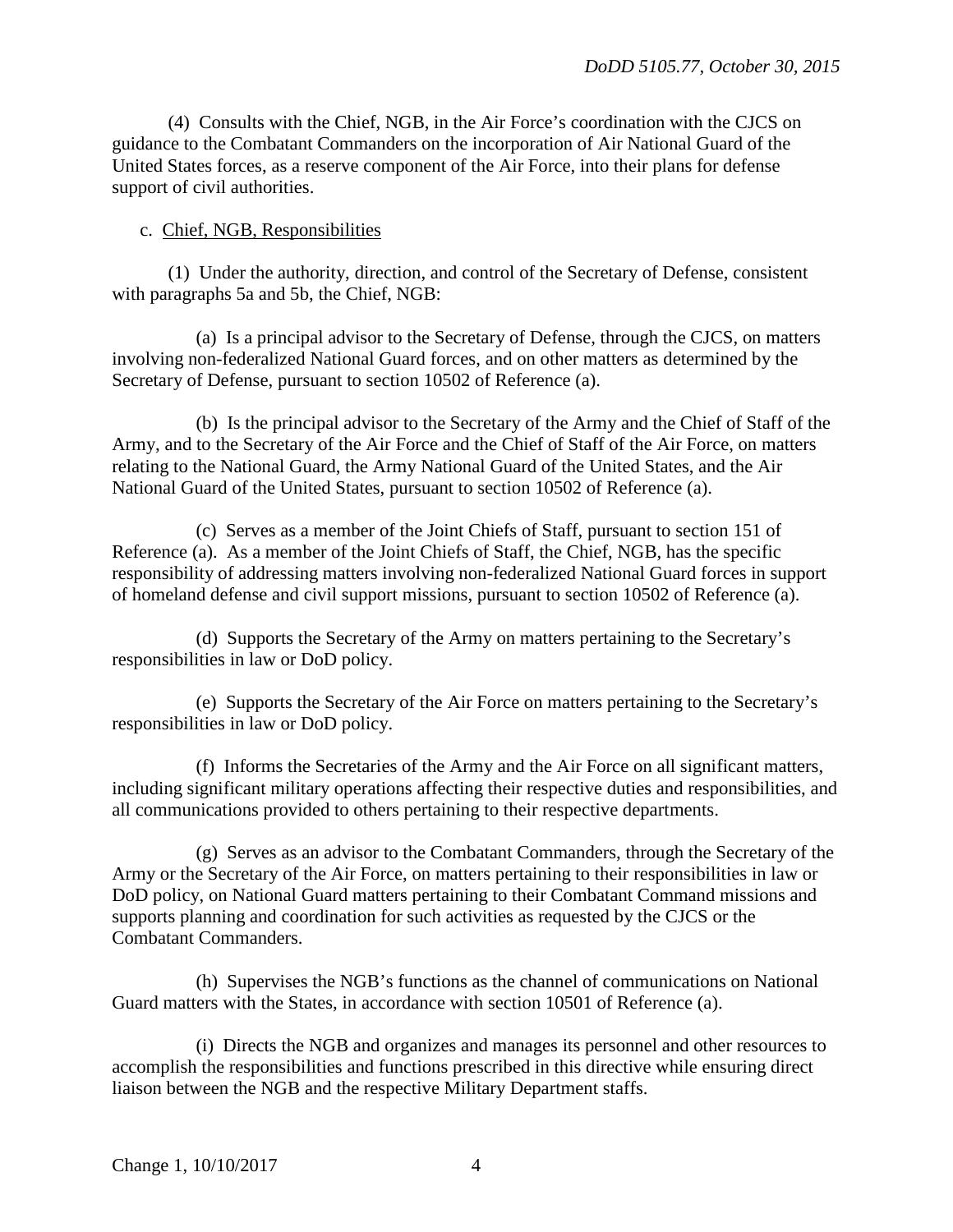(j) As the NGB-responsible DoD official, implements nondiscrimination in federallyassisted programs as it applies to the National Guard, in accordance with DoDD 5500.11 (Reference (f)), which implements sections 2000d through 2000d-7 of Title 42, U.S.C. (Title VI of the Civil Rights Act of 1964, as amended) (Reference (g)).

 (k) Ensures that execution of contracting authority (to include grants and cooperative agreements) emanating from the Senior Procurement Executives of the Departments of the Army and Air Force complies with all acquisition and contracting statutes, regulations, and policies, and sufficiently resources the contracting function to enforce appropriate oversight and management controls.

 (l) In accordance with Executive Order (E.O.) 13528 (Reference (h)), participates as a federal official in the exchange of views, information, or advice between the DoD and the Council of Governors on matters related to the National Guard and civil support missions.

 (2) Nothing in these responsibilities restricts the OSD Principal Staff Assistants (PSAs) and the other DoD Component heads from direct communication with the States, pursuant to Reference (h) or DoDD 5111.13 (Reference (i)). Those OSD PSAs and other DoD Component heads should keep the Chief, NGB, informed of such communications when they pertain to the National Guard.

# d. NGB Functions

(1) Pursuant to sections 10501 and 10503 of Reference (a), the NGB:

 (a) Implements DoD, Department of the Army, and Department of the Air Force guidance on the structure, strength authorizations, and other resources of the Army National Guard of the United States and the Air National Guard of the United States.

 (b) Prescribes the training discipline and training requirements for the Army National Guard and the Air National Guard, and the allocation of federal funds for the training of the Army National Guard and the Air National Guard, in accordance with DoDD 1322.18 (Reference (j)).

 (c) Ensures that units and members of the Army National Guard and the Air National Guard are trained by the States, in accordance with approved policies and programs of the Secretaries of the Army and the Air Force.

 (d) Monitors and assists the States in the organization, maintenance, and operation of National Guard units so as to provide well-trained and well-equipped units capable of augmenting the active forces, and:

 1. Supports force employment matters pertaining to homeland defense and defense support of civil authorities missions by advising the CJCS on the activities of the National Guard as they relate to those missions. Supports global force management and force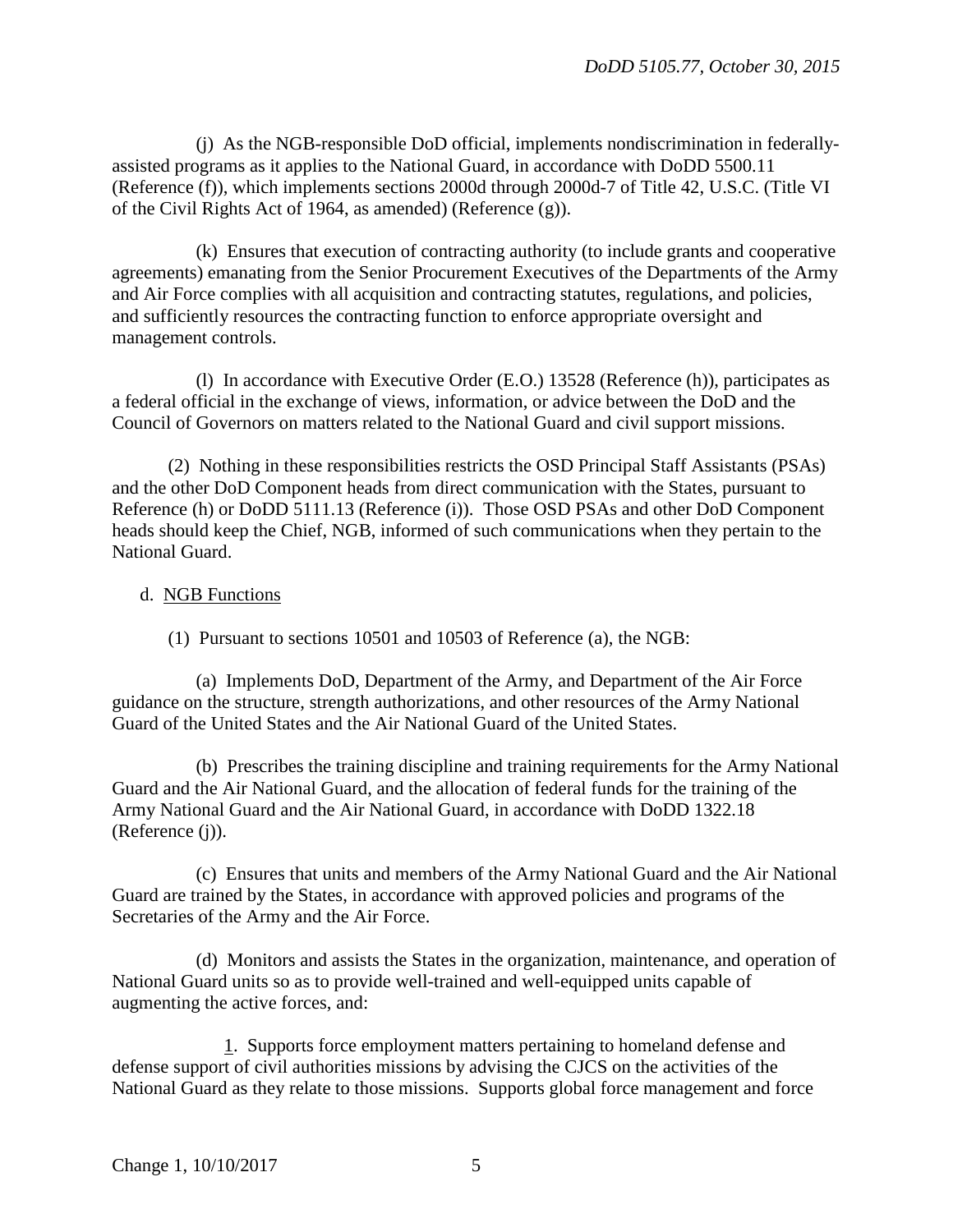reset matters by advising the Secretary of the Army or Secretary of the Air Force, as applicable, on the potential impacts on the National Guard.

 2. Facilitates, to the extent practicable, Nation Guard readiness, availability, and responsiveness for DoD operations, consistent with national security objectives and priorities.

 (e) Plans, programs, and administers the budgets of the Army National Guard of the United States and the Air National Guard of the United States.

 (f) Grants and withdraws, in accordance with applicable laws and regulations, federal recognition of units and officers of the National Guard.

 (g) Establishes policies and programs for the employment and use of National Guard technicians, in accordance with section 10503 of Reference (a), section 709 of Reference (d), and applicable Department of the Army and Department of the Air Force policies. Provides recommendations to the Secretary of the Army or the Secretary of the Air Force, as necessary, on authorization of the performance of additional duties, in accordance with section 709 of Reference (d).

 (h) Supervises and administers the Active Guard and Reserve program as it pertains to the National Guard, in accordance with priorities and procedures established by the Secretaries of the Army and the Air Force.

 (i) Ensures that, in the performance of their duties, all officials and personnel of the NGB comply fully with applicable DoD, Department of the Army, and Department of the Air Force policies, issuances, publications, and legal opinions.

 (j) Ensures that appointments of all officials and personnel of the NGB comply with applicable DoD, Army, and Air Force personnel and manpower policies.

 (k) Consistent with Secretary of Defense, Secretary of the Army, Secretary of the Air Force, and CJCS policies:

 1. Administer such joint programs and functions as necessary to effectively integrate National Guard resources and capabilities into DoD joint functions.

 2. Coordinate matters related to the National Guard Joint Force Headquarters-State that affect the DoD.

 (l) Facilitates and supports, to the extent practicable and to the extent that it does not interfere with DoD responsibilities, the training of members and units of the National Guard to meet State requirements.

 (m) Assists the Secretary of Defense in facilitating and coordinating with other federal agency heads, the Adjutants General of the States, and the Commanders of United States Northern Command and United States Pacific Command, the use of National Guard personnel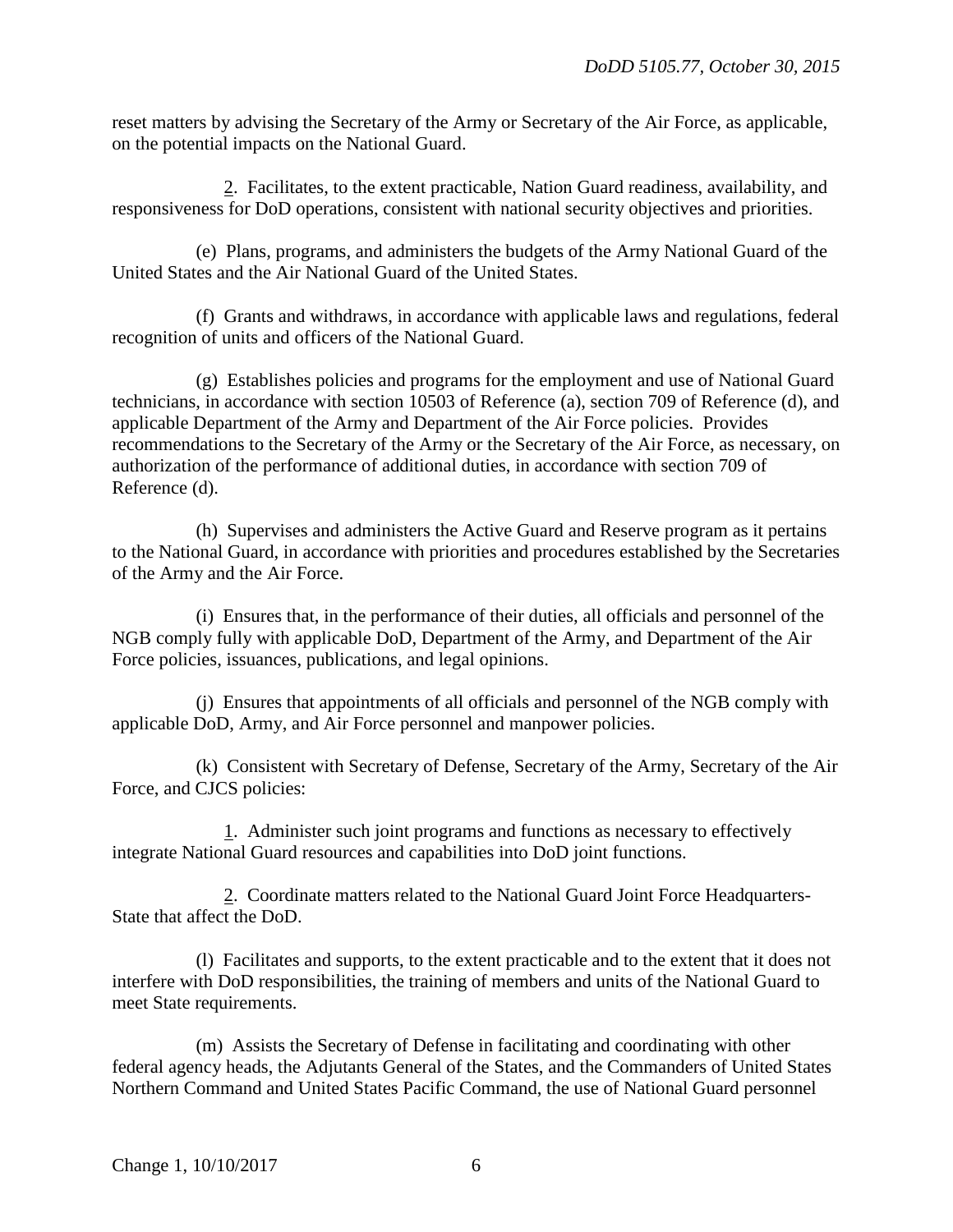and resources for operations conducted, in accordance with Reference (d) or in support of State missions. The Chief, NGB, coordinates such matters with the Assistant Secretary of Defense for Homeland Defense and Global Security (ASD(HD&GS)), the CJCS, and the Secretary of the Army or the Secretary of the Air Force as they pertain to their respective Military Departments.

 (n) Supports U.S. Northern Command and U.S. Pacific Command development of plans for homeland defense and defense support of civil authorities by providing visibility of State use of National Guard forces, in accordance with policies prescribed by the CJCS, the Secretary of the Army, the Secretary of the Air Force, and the Under Secretary of Defense for Policy (USD(P)).

 (o) Participates in DoD planning and resource allocation processes, including the Joint Strategic Planning System, DoD Support for Strategic Analysis, the Joint Capabilities Integration and Development System, and DoD PPBE process deliberations and activities, to include the submission of issue papers through the CJCS pertaining to National Guard capabilities.

 (p) Supervises the acquisition and supply of, and accountability of the States for, federal property issued to the National Guard through the property and fiscal officers designated, detailed, or appointed, pursuant to section 708 of Reference (d).

 (q) Pursuant to section 10541(d) of Reference (a), annually certifies an inventory for the preceding year of each item of equipment for which funds were appropriated; which was due to be procured in that fiscal year; and which was not received by the National Guard unit by the end of that fiscal year.

(r) Performs such other functions as the Secretary of Defense may prescribe.

 (2) Nothing in these functions restricts the OSD Principal Staff Assistants (PSAs) and the other DoD Component heads from direct communication with the States, pursuant to Reference (h) or DoDD 5111.13 (Reference (i)). Those OSD PSAs and other DoD Component heads should keep the Chief, NGB, informed of such communications when they pertain to the National Guard.

 e. CJCS Responsibilities. Under the authority, direction, and control of the Secretary of Defense, the CJCS:

 (1) Exercises oversight over the execution by the NGB of matters that pertain to CJCS responsibilities in law or DoD policy.

 (2) Includes the Chief, NGB, in the coordination of guidance to the Combatant Commanders on:

 (a) The incorporation of National Guard forces into their planning for, and sourcing of, defense support of civil authorities' activities.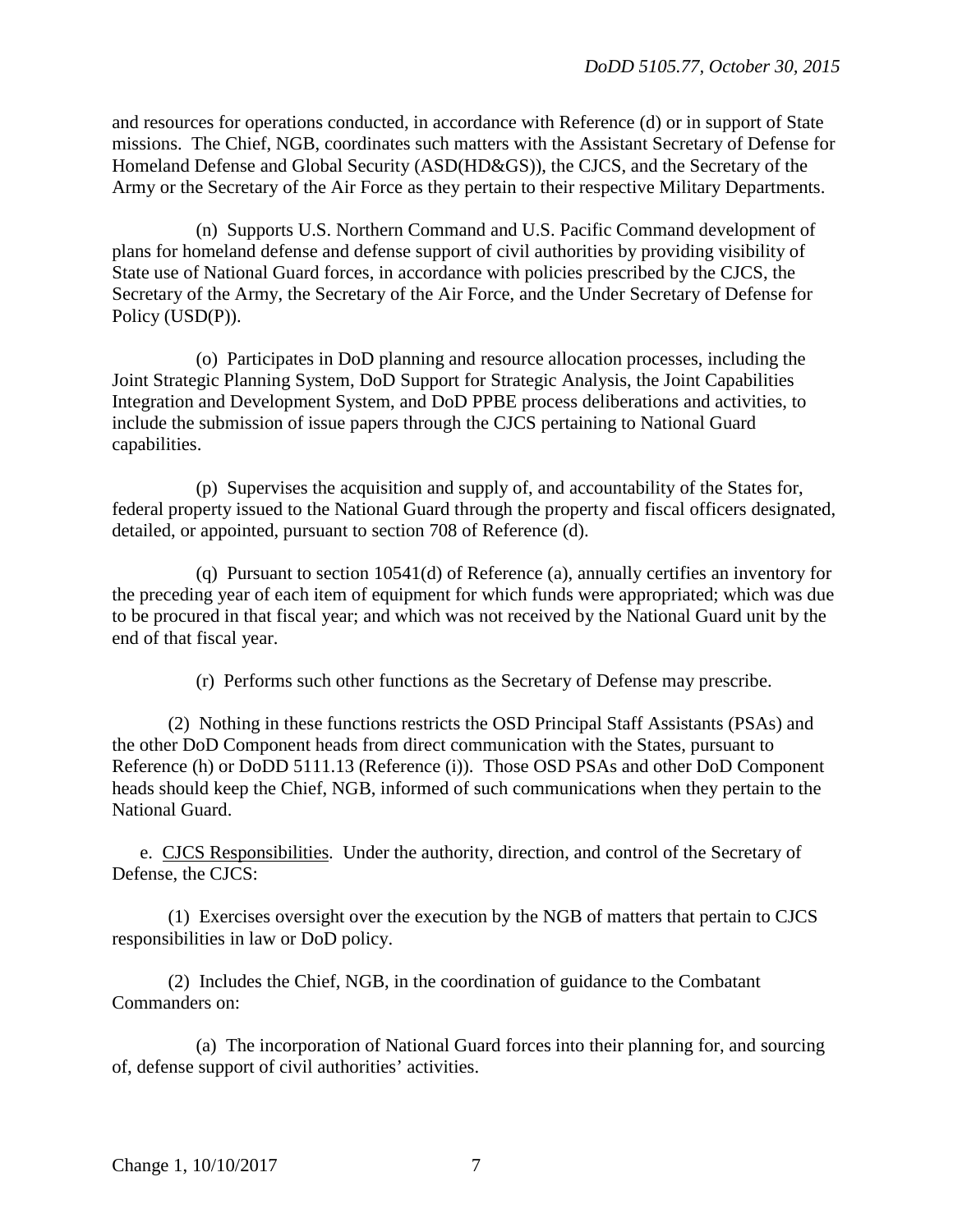(b) Ways to integrate National Guard forces under State Governor command and to incorporate the capabilities and resources of the States, where appropriate.

 (3) Includes the Chief, NGB, in the coordination of joint doctrine, joint training, joint concepts, joint lessons learned, and operational plans that address National Guard forces in any status.

 (4) Coordinates with the Secretaries of the Army and the Air Force when considering NGB and National Guard requirements for capabilities and functions during DoD PPBE process deliberations and budget execution.

 f. ASD(HD&GS) Responsibilities. Under the authority, direction, and control of the USD(P), serving as the principal civilian advisor to the Secretary of Defense and the USD(P), and the principal DoD representative, on homeland defense and defense support of civil authorities, and exercising overall supervision of homeland defense activities of DoD, pursuant to Reference (i) and performing other duties as directed by the Secretary of Defense, the ASD(HD&GS):

 (1) Ensures that DoD policy, in assigned areas of responsibility, incorporates the roles and responsibilities of the NGB and takes into account the National Guard.

 (2) Facilitates, as necessary, the Chief, NGB, in carrying out his or her responsibilities pursuant to paragraph  $5d(1)(n)$  of this section.

 g. Assistant Secretary of Defense for Manpower and Reserve Affairs (ASD(M&RA)) Responsibilities. Under the authority, direction, and control of the Under Secretary of Defense for Personnel and Readiness, the ASD(M&RA):

 (1) Oversees National Guard affairs conducted by the Chief, NGB, pursuant to DoDD 5124.02, DoDD 5125.01, and Deputy Secretary of Defense Memorandum (References (k), (l), and (m)), and in consultation with Secretaries of the Army and the Air Force, to ensure the effective integration of National Guard capabilities into a cohesive Total Force.

 (2) Coordinates with the Chief, NGB, and the ASD(HD&GS), in consultation with the Secretaries of the Army and the Air Force, in developing statutory changes, policies, and procedures affecting federally-funded National Guard forces under State Governor command.

h. Combatant Commanders Responsibilities. The Combatant Commanders:

 (1) Establish relationships with the Chief, NGB, that facilitate the advisory relationships prescribed in this directive.

 (2) Whose areas of responsibility include the United States homeland, advocate for defense support of civil authorities requirements, including those involving the National Guard of the United States, in DoD capabilities development, requirements generation and validation,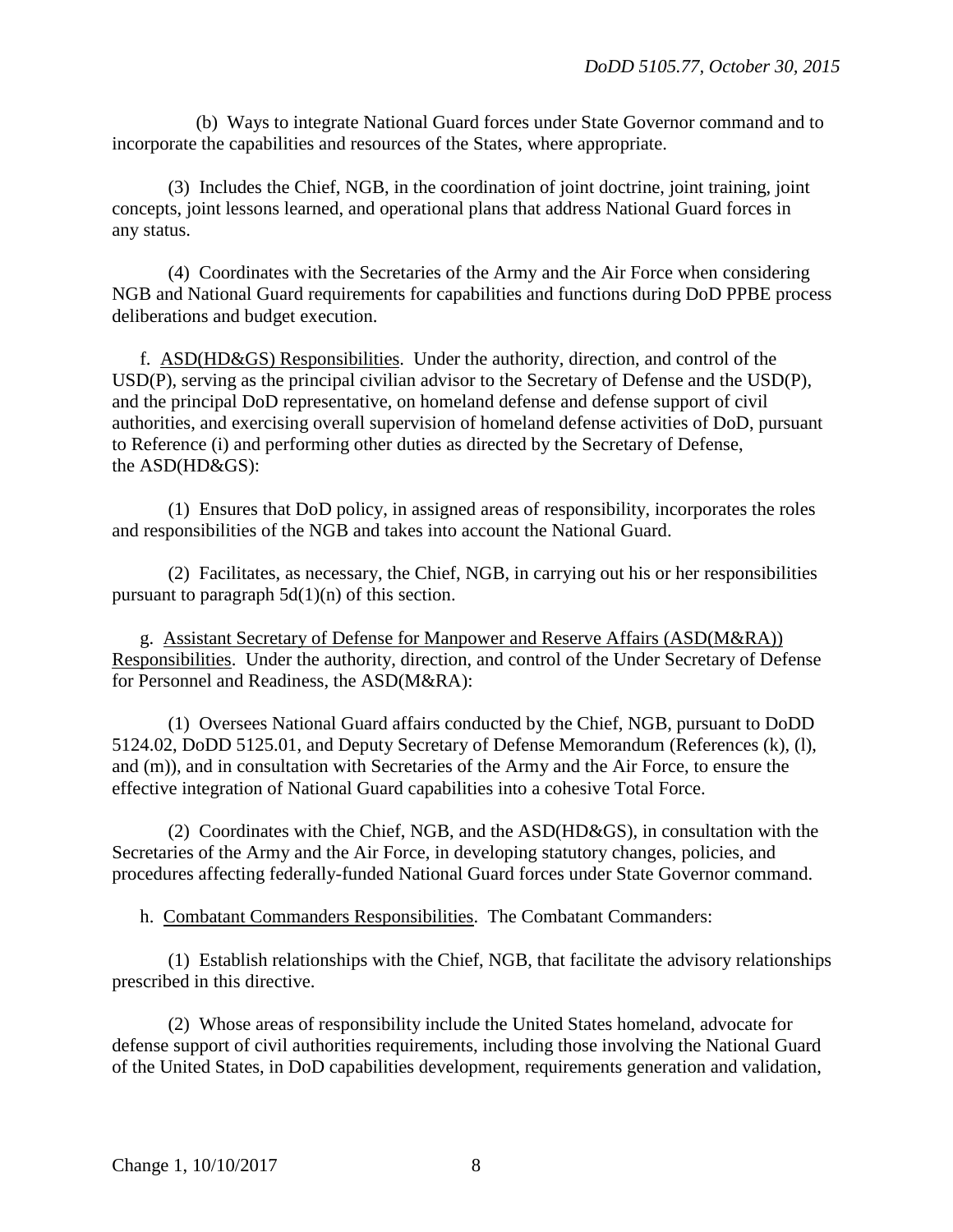programming systems, and for other requirements involving the National Guard that pertain to their commands.

#### i. OSD PSAs and DoD Component Head Responsibilities

 (1) The OSD PSAs and the DoD Component heads, in exercising their designated authorities and responsibilities, as established by law or DoD policy:

 (a) Coordinate with the Chief, NGB, through the Secretary of the Army, the Secretary of the Air Force, or the CJCS, on matters pertaining to the respective Secretary or CJCS responsibilities in law or DoD policy.

 (b) Coordinate with the Chief, NGB, on all other National Guard matters, as appropriate.

 (2) Under the authority, direction, and control of the Secretary of Defense, the OSD PSAs exercise oversight over the execution by the NGB of matters that pertain to OSD PSA responsibilities in law or DoD policy.

# 6. RELATIONSHIPS

 a. The Chief, NGB, coordinates with the OSD PSAs and the DoD Component heads through the Secretary of the Army or the Secretary of the Air Force, or through the CJCS, on matters pertaining to the respective Secretary or CJCS responsibilities in law or policy, as appropriate. The Chief, NGB, exchanges information with the OSD PSAs, the DoD Component heads, and other federal officials, in accordance with applicable DoD policies and guidance.

 b. The Chief, NGB, provides liaison, coordination, assistance, and support to the National Guard Joint Force Headquarters-State, pursuant to DoDD 5105.83 (Reference (n)).

7. AUTHORITIES. The Chief, NGB, is hereby delegated the authority to:

a. With the approval of the Secretary concerned or the CJCS, as appropriate, develop and issue guidance, regulations, and publications on National Guard matters, in accordance with DoD, Department of the Army, and Department of the Air Force policies.

 b. Develop and issue guidance, regulations, and publications on NGB organization and operations, pursuant to section 10502 of Reference (a) and applicable DoD policies.

 c. Consult with the other DoD Component heads and the OSD PSAs on National Guard matters as they pertain to the authorities and responsibilities of those officials as established by law or DoD policy, and consults, through the Secretary of the Army or the Secretary of the Air Force, on matters pertaining to their responsibilities in law or DoD policy.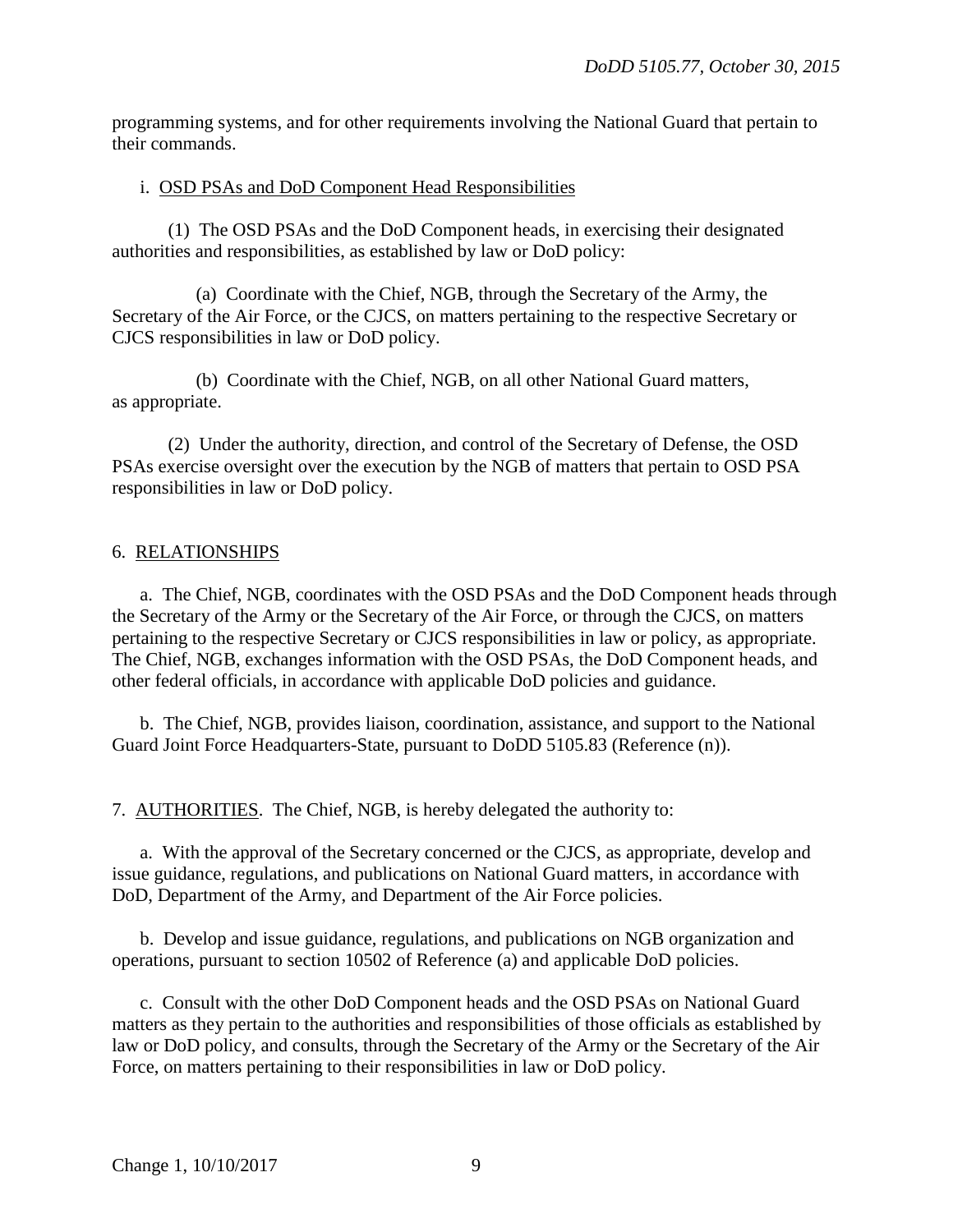d. Except as otherwise indicated in this directive, communicate directly with the DoD Component heads as necessary to carry out assigned responsibilities and functions, including the transmission of requests for advice and assistance. Communications to the Combatant Commanders must be in accordance with paragraph 4b(3) above the signature line of DoDD 5100.01 (Reference (o)), with the following exceptions, in which the Chief, NGB, will keep the CJCS informed.

 (1) Direct communications with the Combatant Commanders relating to homeland defense and defense support of civil authorities activities of the National Guard.

 (2) Direct communications with the Geographic Combatant Commanders pertaining to routine planning and execution of the State Partnership Program, in accordance with Deputy Secretary of Defense Memorandum (Reference (p)) and joint training in accordance with Reference (d).

 e. Consistent with paragraph 6a, communicate with other Federal Government officials, as appropriate, in carrying out assigned responsibilities and functions. Such matters are coordinated with the USD(P). The Chief, NGB, keeps the CJCS, OSD PSAs, and other DoD Component heads informed, as appropriate.

f. Exercise the administrative authorities described in Enclosure 2 of this directive.

#### 8. ADMINISTRATION

a. Pursuant to section 10502 of Reference (a), the Chief, NGB, is appointed by the President, with the advice and consent of the Senate, and is appointed to serve in the grade of general. Such appointment is made from officers of the Army National Guard of the United States or the Air National Guard of the United States who:

 (1) Are recommended for such appointment by their respective governors or, in the case of the District of Columbia, the commanding general of the District of Columbia National Guard.

 (2) Are recommended for such appointment by the Secretary of the Army or the Secretary of the Air Force.

 (3) Have had at least 10 years of federally-recognized, commissioned service in an active status in the National Guard.

(4) Are in a grade above brigadier general.

 (5) Are determined by the CJCS, in accordance with criteria and as a result of a process established by the CJCS, to have had significant joint duty experience.

 (6) Are determined by the Secretary of Defense to have successfully completed such other assignments and experiences so as to possess a detailed understanding of the status and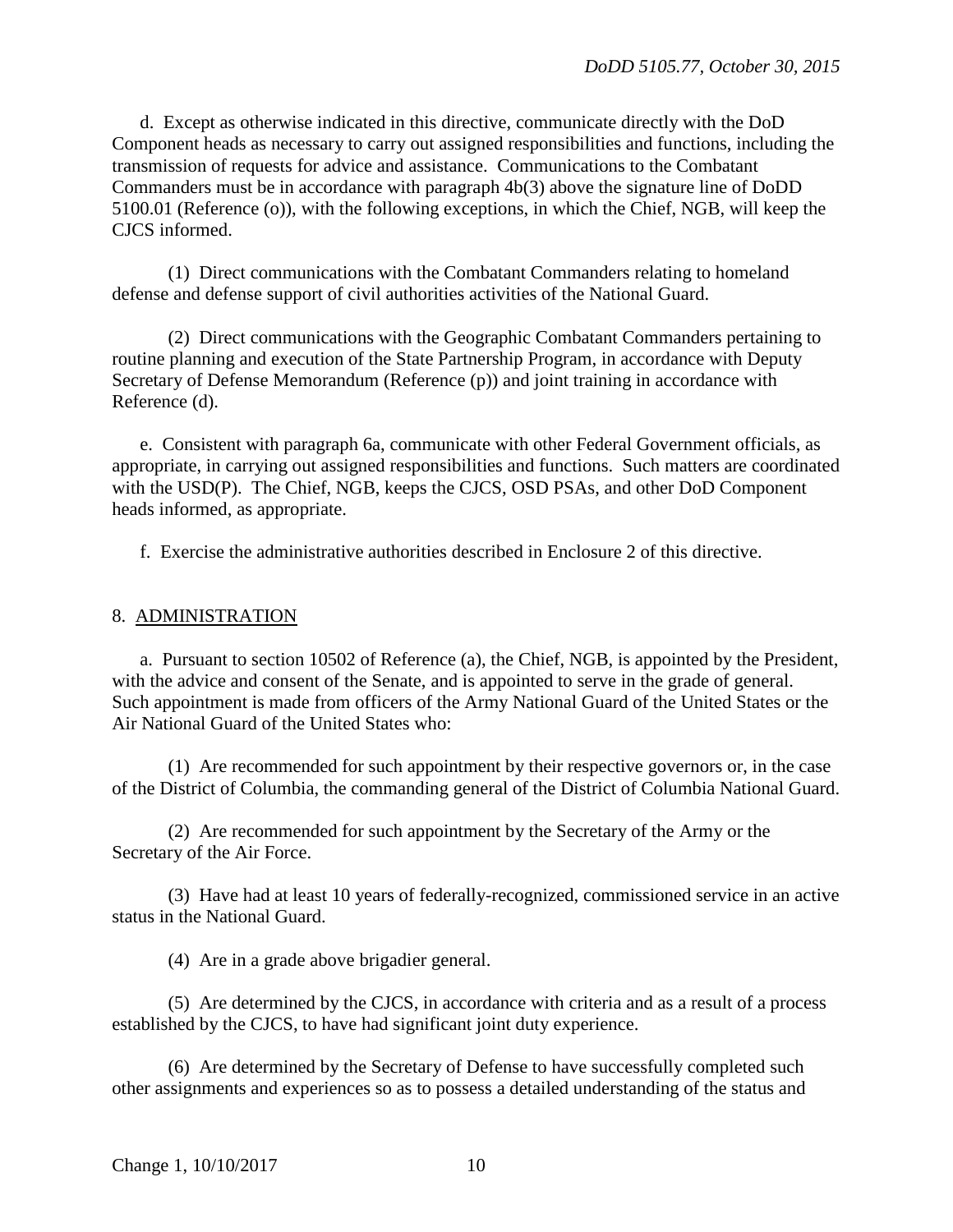capabilities of National Guard forces and the missions of the NGB, as described in section 10503 of Reference (a).

 (7) Have a level of operational experience in a position of significant responsibility, professional military education, and demonstrated expertise in national defense and homeland defense matters that are commensurate with the advisory role of the Chief, NGB.

(8) Possess such other qualifications as the Secretary of Defense prescribes.

 b. Pursuant to section 10505 of Reference (a), the Vice Chief, NGB, is appointed by the President, with the advice and consent of the Senate, and is appointed to serve in the grade of lieutenant general. The appointment is made from officers of the Army National Guard of the United States or the Air National Guard of the United States who:

 (1) Are recommended for appointment by their respective governors or, in the case of the District of Columbia, the commanding general of the District of Columbia National Guard.

 (2) Are recommended for such appointment by the Secretary of the Army or the Secretary of the Air Force, and by the Secretary of Defense.

 (3) Have had at least 10 years of federally-recognized, commissioned service in an active status in the National Guard.

(4) Are in a grade above brigadier general.

 (5) Are determined by the CJCS, in accordance with criteria and as a result of a process established by the CJCS, to have had significant joint duty experience.

c. The Chief, NGB, and the Vice Chief, NGB, may not both be members of the Army or the Air Force, unless waived pursuant to section 10505(a)(4) of Reference (a).

 d. Actions to appoint officers to serve as the Chief, NGB, and the Vice Chief, NGB, are processed, in accordance with DoD Instruction (DoDI) 1320.04 (Reference (q)) and must be submitted through the CJCS and USD(P&R).

 e. The Secretaries of the Army and the Air Force must assign military personnel and other assigned resources to support the activities of the NGB. The CJCS consults with the Secretaries of the Army and the Air Force on manpower requirements for the NGB.

9. RELEASABILITY. **Cleared for public release**. This directive is available on the Directives Division Website at http://www.esd.whs.mil/DD/.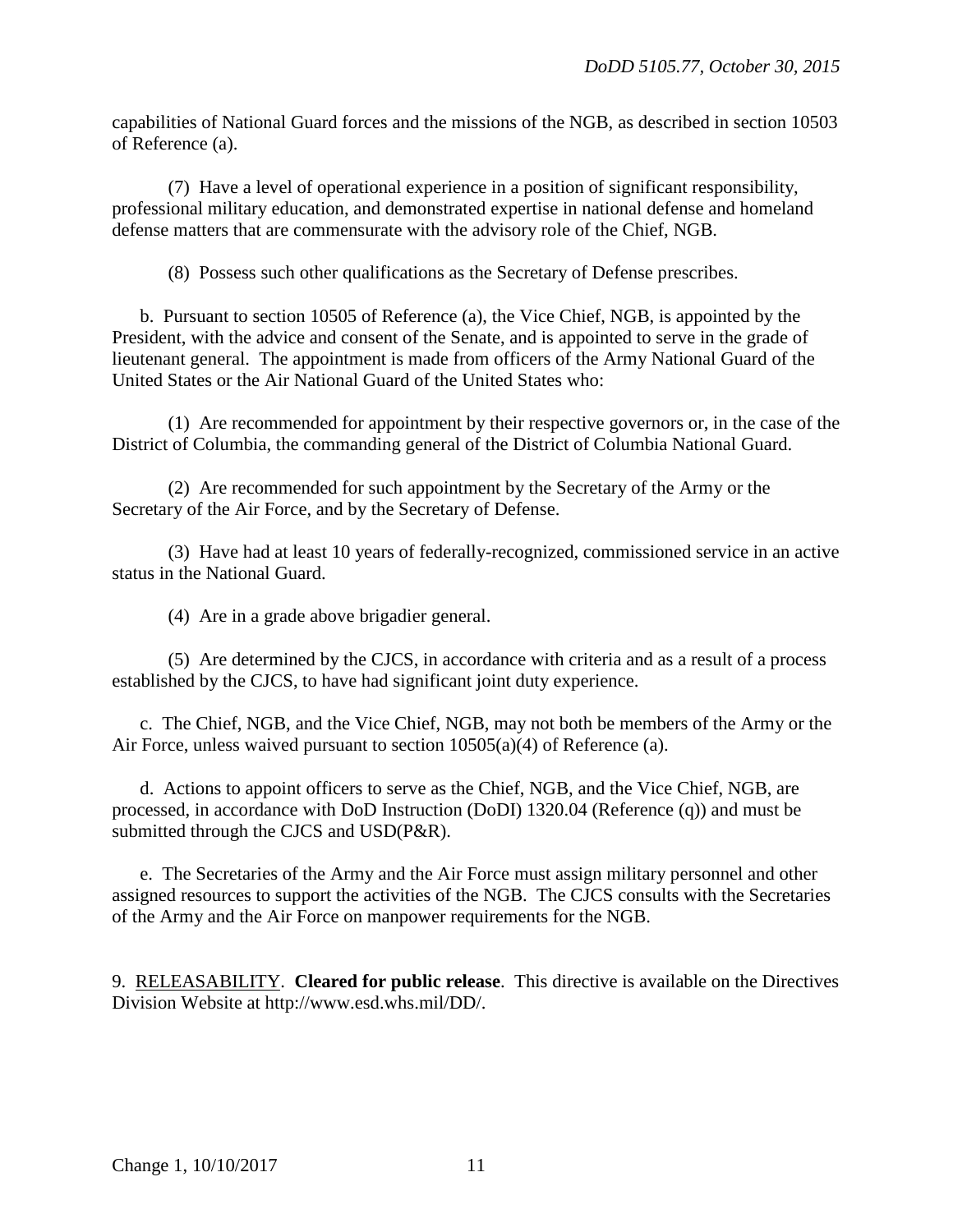10. SUMMARY OF CHANGE 1. The changes to this issuance are administrative and update organizational titles and references for accuracy.

11. EFFECTIVE DATE. This directive is effective October 30, 2015.

h Carta

Ash Carter Secretary of Defense

Enclosures

1. References

 2. Delegations of Authority Glossary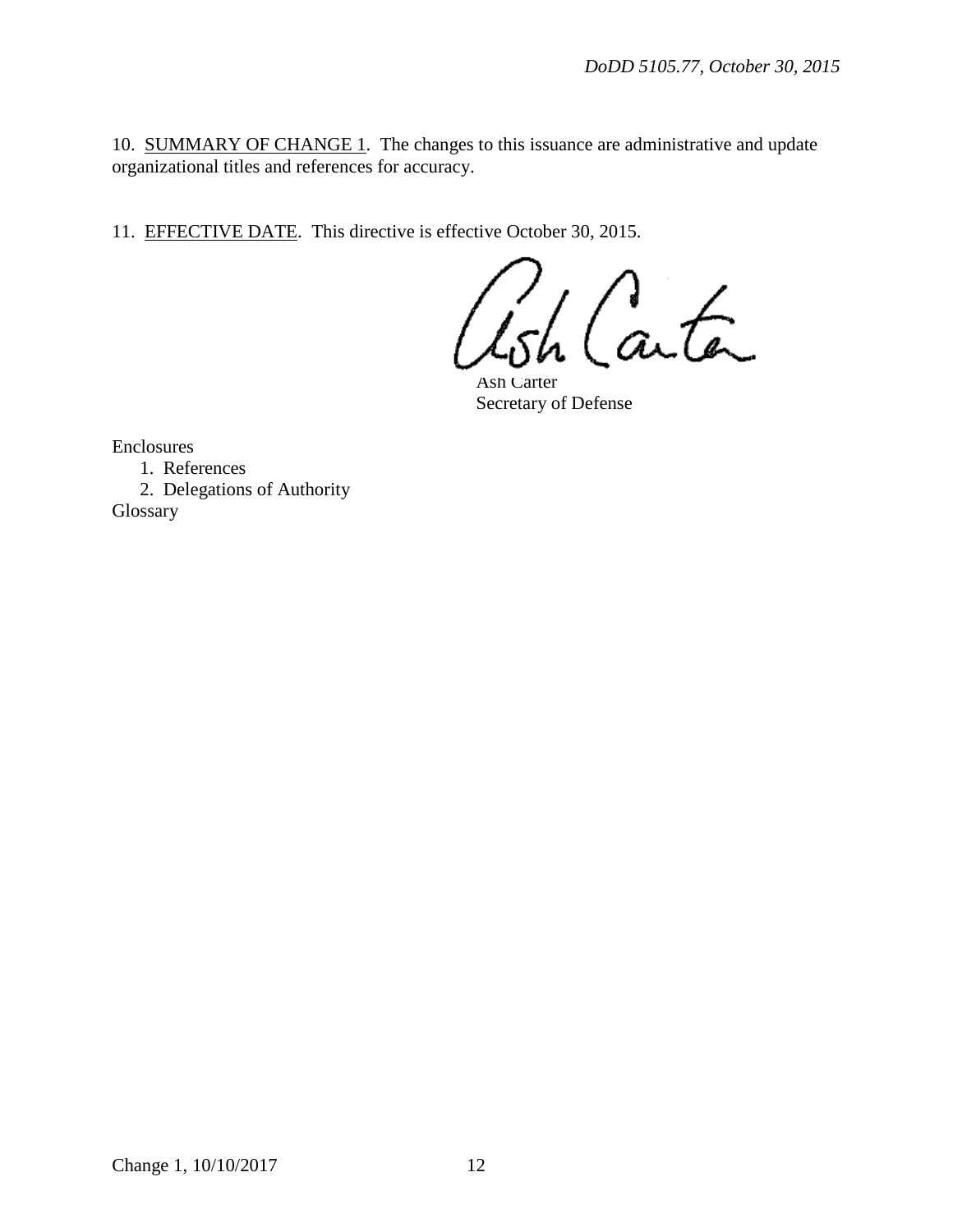# ENCLOSURE 1

# REFERENCES

- (a) Title 10, United States Code
- (b) DoD Directive 5105.77, "National Guard Bureau (NGB)," May 21, 2008 (hereby cancelled)
- (c) Article 1, section 8, of the Constitution of the United States
- (d) Title 32, United States Code
- (e) Chairman of the Joint Chiefs of Staff Instruction 1001.01A, "Joint Manpower and Personnel Program," October 1, 2010
- (f) DoD Directive 5500.11, "Nondiscrimination in Federally Assisted Programs," May 27, 1971, as amended
- (g) Sections 2000d through 2000d-7 of Title 42, United States Code (Title VI of the Civil Rights Act of 1964, as amended)
- (h) Executive Order 13528, "Establishing Council of Governors," January 11, 2010
- (i) DoD Directive 5111.13, "Assistant Secretary of Defense for Homeland Defense and Americas' Security Affairs (ASD(HD&ASA))," January 16, 2009
- (j) DoD Directive 1322.18, "Military Training," January 13, 2009, as amended
- (k) DoD Directive 5124.02, "Under Secretary of Defense for Personnel and Readiness (USD(P&R))," June 23, 2008
- (l) DoD Directive 5125.01, "Assistant Secretary of Defense for Reserve Affairs (ASD(RA))," December 27, 2006, as amended
- (m) Deputy Secretary of Defense Memorandum, "Re-designation of the Positions of Assistant Secretary of Defense for Reserve Affairs and Assistant Secretary of Defense for Readiness and Force Management," March 20, 2015
- (n) DoD Directive 5105.83, "National Guard Joint Force Headquarters State (NG JFHQs-State)," January 5, 2011, as amended
- (o) DoD Directive 5100.01, "Functions of the Department of Defense and Its Major Components," December 21, 2010
- (p) Deputy Secretary of Defense Memorandum, "Policy, Responsibilities, and Interim Procedures Regarding Section 1205 of the National Defense Authorization Act for FY 2014 (Public Law 113-66), Authorization for National Guard State Partnership Program," October 2, 2014
- (q) DoD Instruction 1320.04, "Military Officer Actions Requiring Presidential, Secretary of Defense, or Under Secretary of Defense for Personnel and Readiness Approval or Senate Confirmation," January 3, 2014
- (r) Title 5, United States Code
- (s) Executive Order 10450, "Security Requirements for Government Employment," April 27, 1953
- (t) Executive Order 12968, "Access to Classified Information," August 2, 1995
- (u) DoD Instruction 5200.02, "DoD Personnel Security Program (PSP)," March 21, 2014, as amended
- (v) DoD Manual 5200.02, "Procedures for the DoD Personnel Security Program (PSP)," April 3, 2017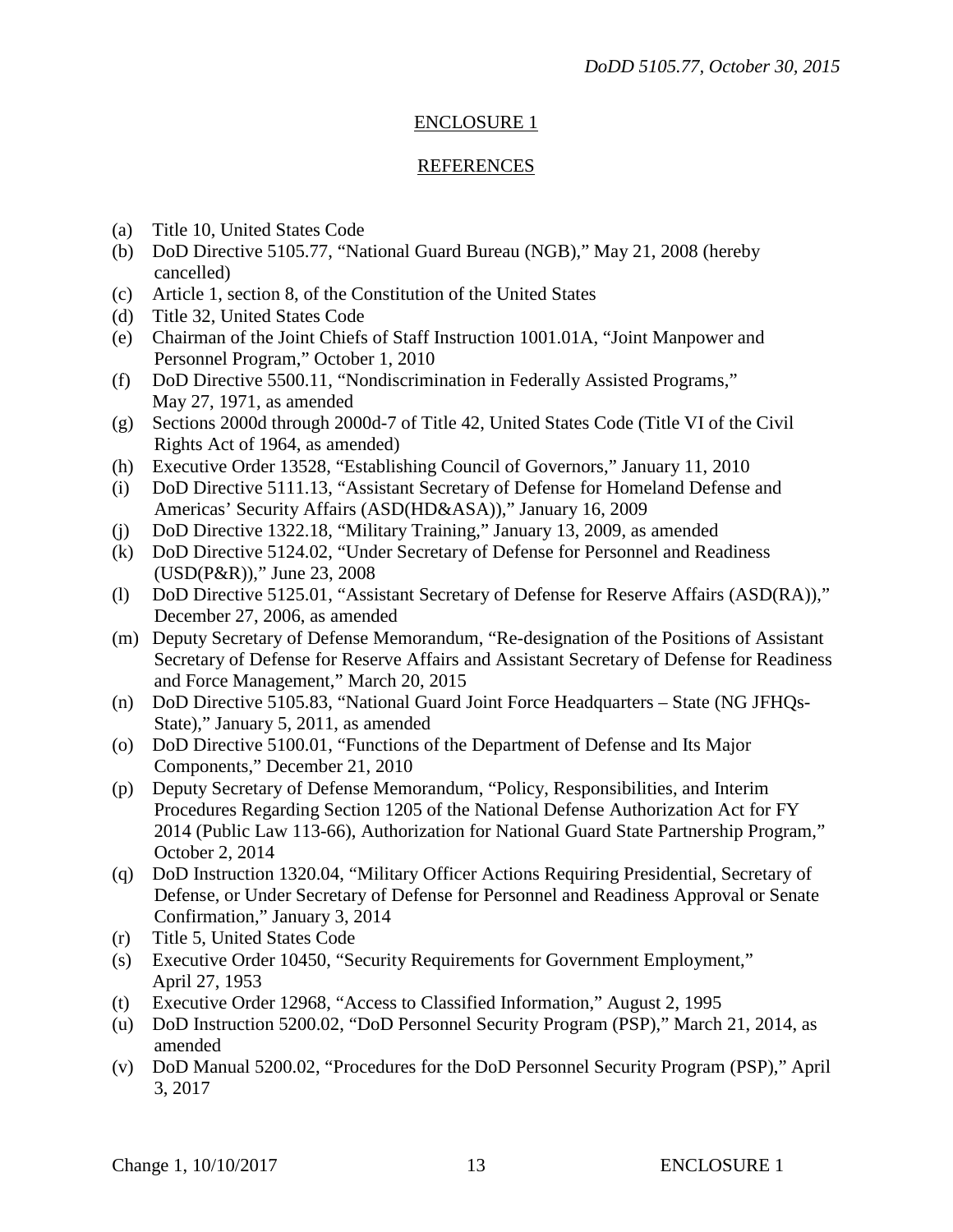- (w) Defense Travel Management Office "The Joint Travel Regulations," current edition
- (x) Title 37, United States Code
- (y) Title 44, United States Code
- (z) DoD Instruction 5015.02, "DoD Records Management Program," February 24, 2015
- (aa) DoD Instruction 5025.01, "DoD Issuances Program," August 1, 2016, as amended
- (ab) Title 31, United States Code
- (ac) DoD Instruction 4000.19, "Support Agreements," April 25, 2013
- (ad) Executive Order 13526, "Classified National Security Information," December 29, 2009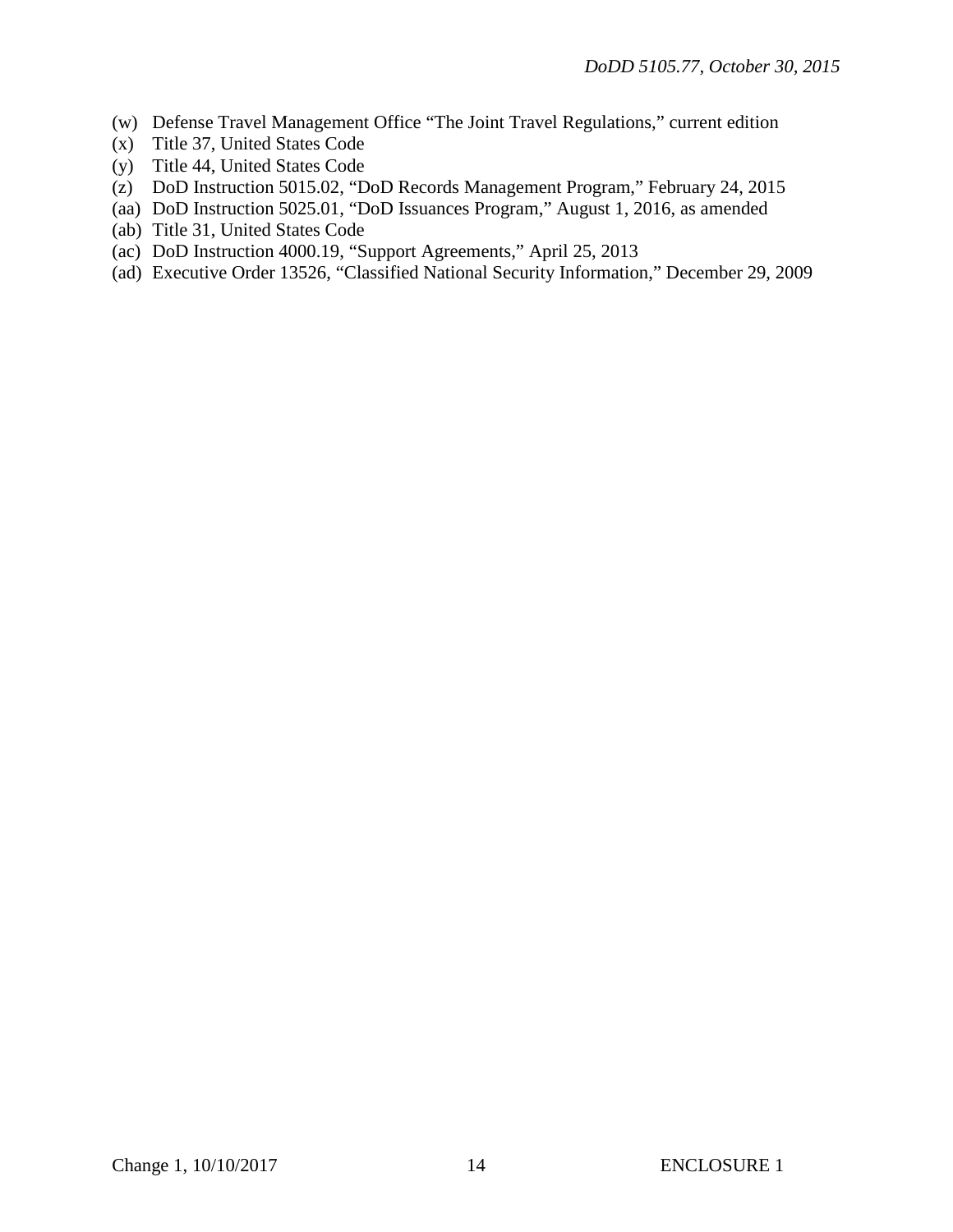## ENCLOSURE 2

## DELEGATIONS OF AUTHORITY

1. Pursuant to the authority vested in the Secretary of Defense, subject to his or her authority, direction, and control, and in accordance with DoD policies and issuances, the Chief, NGB, or in the absence of the Chief, the person acting for the Chief, is hereby delegated authority to exercise, within assigned responsibilities and functional areas, all authority of the Secretary of Defense derived from statute, E.O., regulation, and interagency agreement, except where specifically limited by statute, E.O., or the Secretary of the Army, or the Secretary of the Air Force. Additionally, as required for the administration and operation of the NGB, the Chief, NGB, is specifically delegated authority to:

a. Maintain an official seal and attest to the authenticity of official records under that seal.

 b. Administer oaths of office to those entering the Executive Branch of the Federal Government or any other oath required by law in connection with employment therein, in accordance with section 2903 of Title 5, U.S.C. (Reference (r)), and designate in writing, as may be necessary, officers and employees of the NGB to perform this function.

 c. In accordance with E.O. 10450, E.O. 12968, and DoDD 5200.2 (References (s), (t), and (u)), as appropriate:

(1) Designate any position in the NGB as a "sensitive" position.

 (2) Authorize, in exceptional circumstances where official functions must be performed before completing an investigation and adjudication process, temporary access to a sensitive position in the NGB for a limited period to individuals for whom an appropriate investigation is underway.

 (3) Initiate personnel security investigations and, if necessary in the interest of national security, suspend a security clearance for personnel assigned, detailed to, or employed by the NGB. Any action pursuant to this paragraph will be taken in accordance with procedures prescribed in DoD Manual 5200.02 (Reference (v)).

d. Authorize and approve:

 (1) Temporary duty travel for military personnel assigned or detailed to the NGB, in accordance with the Joint Travel Regulations (Reference (w)).

(2) Travel for NGB civilian personnel, in accordance with Reference (w).

 (3) Invitational travel to eligible non-DoD personnel whose consultative, advisory, or other highly specialized technical services are required in a capacity that is directly related to, or in connection with, NGB activities, in accordance with Reference (w).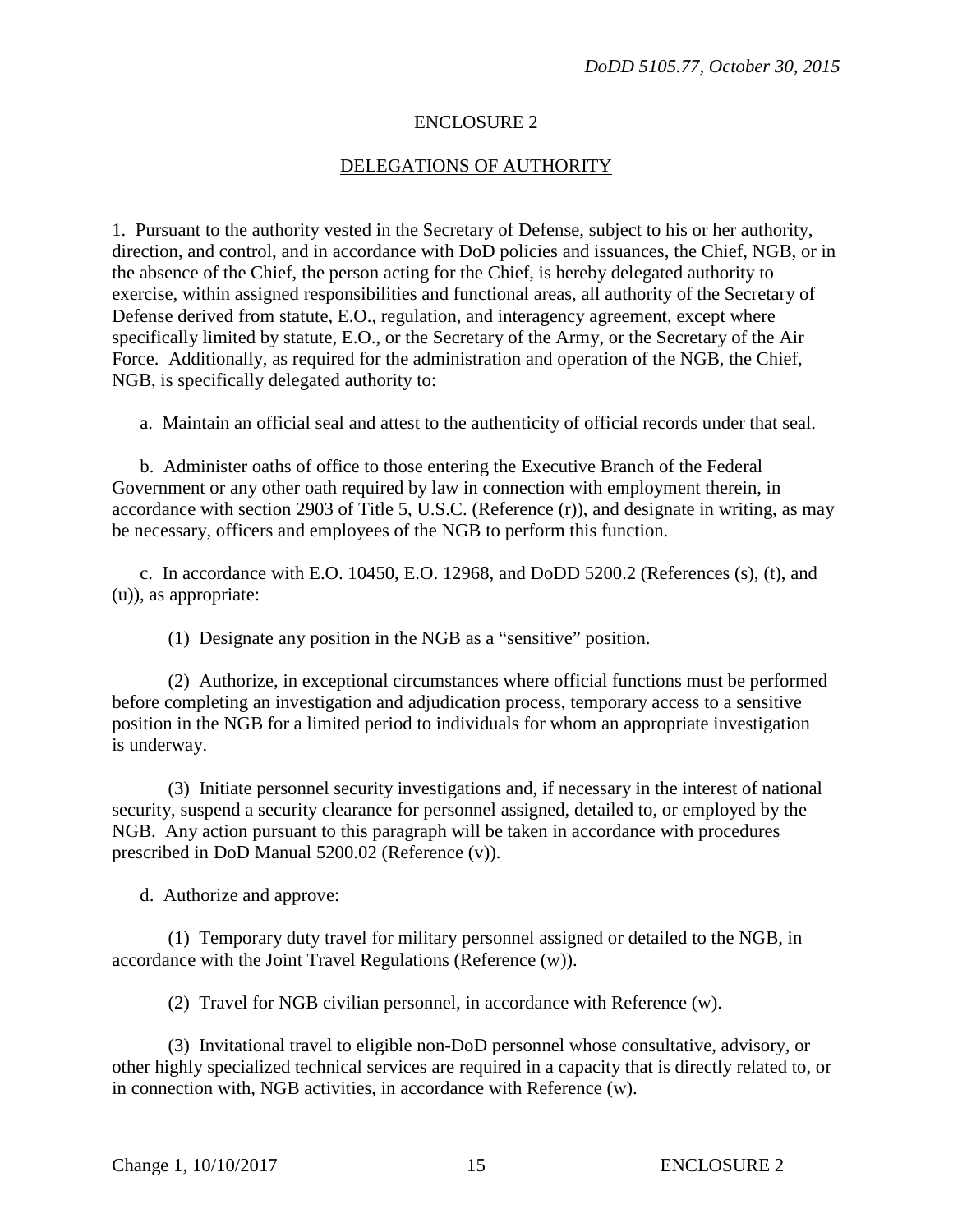(4) Overtime work for NGB civilian personnel, in accordance with Chapter 55, Subchapter V, of Reference (r) and applicable Office of Personnel Management regulations.

 e. Approve the expenditure of funds available for travel by military personnel assigned or detailed to the NGB for attendance at meetings of technical, scientific, professional, or other similar organizations in such instances when the approval of the Secretary of Defense, or designee, is required by section 455 of Title 37, U.S.C. (Reference (x)), and sections 4110 and 4111 of Reference (r).

 f. Enter into and administer contracts, directly or through a Military Department, a DoD contract administration services component, or other federal agency as appropriate, for supplies, equipment, and services required to accomplish the mission of the NGB. To the extent that any law or E.O. specifically limits the exercise of such authority to persons at the secretarial level of a Military Department, such authority will be exercised by the appropriate Military Department Secretary or an Under Secretary or Assistant Secretary of Defense.

 g. Develop, establish, and maintain an active and continuing Records Management Program for the National Guard, pursuant to section 3102 of Title 44, U.S.C. (Reference (y)) and DoDI 5015.02 (Reference (z)).

 h. Use government purchase cards for micro-purchases of material and services, other than personal services, for the NGB when it is determined to be more advantageous and consistent with the best interests of the government to do so.

 i. Establish and maintain, for the functions assigned, an appropriate publications system for the development and distribution of common supply and service regulations, instructions, and reference documents, and changes thereto, pursuant to the policies and procedures prescribed in DoDI 5025.01 (Reference (aa)).

 j. Enter into interdepartmental and intragovernmental support and service agreements, as receiver or the supplier, with the DoD Components, non-DoD Federal Government departments and agencies, and State and local governments, as required for effective performance of NGB functions and responsibilities, in accordance with section 1535 of Title 31, U.S.C. (Reference (ab)) and DoDI 4000.19 (Reference (ac)).

 k. Authorize the publication of advertisements, notices, or proposals in newspapers, magazines, or other public periodicals, as required for the effective administration and operation of the NGB, consistent with section 3702 of Reference (y).

 l. Act as an original classification authority for matters pertaining to assigned responsibilities and functions up to Top Secret information, in accordance with E.O. 13526 (Reference (ad)). This authority may not be redelegated.

2. The Chief, NGB, may, in writing, redelegate these authorities, as appropriate, except as otherwise specifically indicated in this enclosure or prohibited by law, E.O., or regulation.